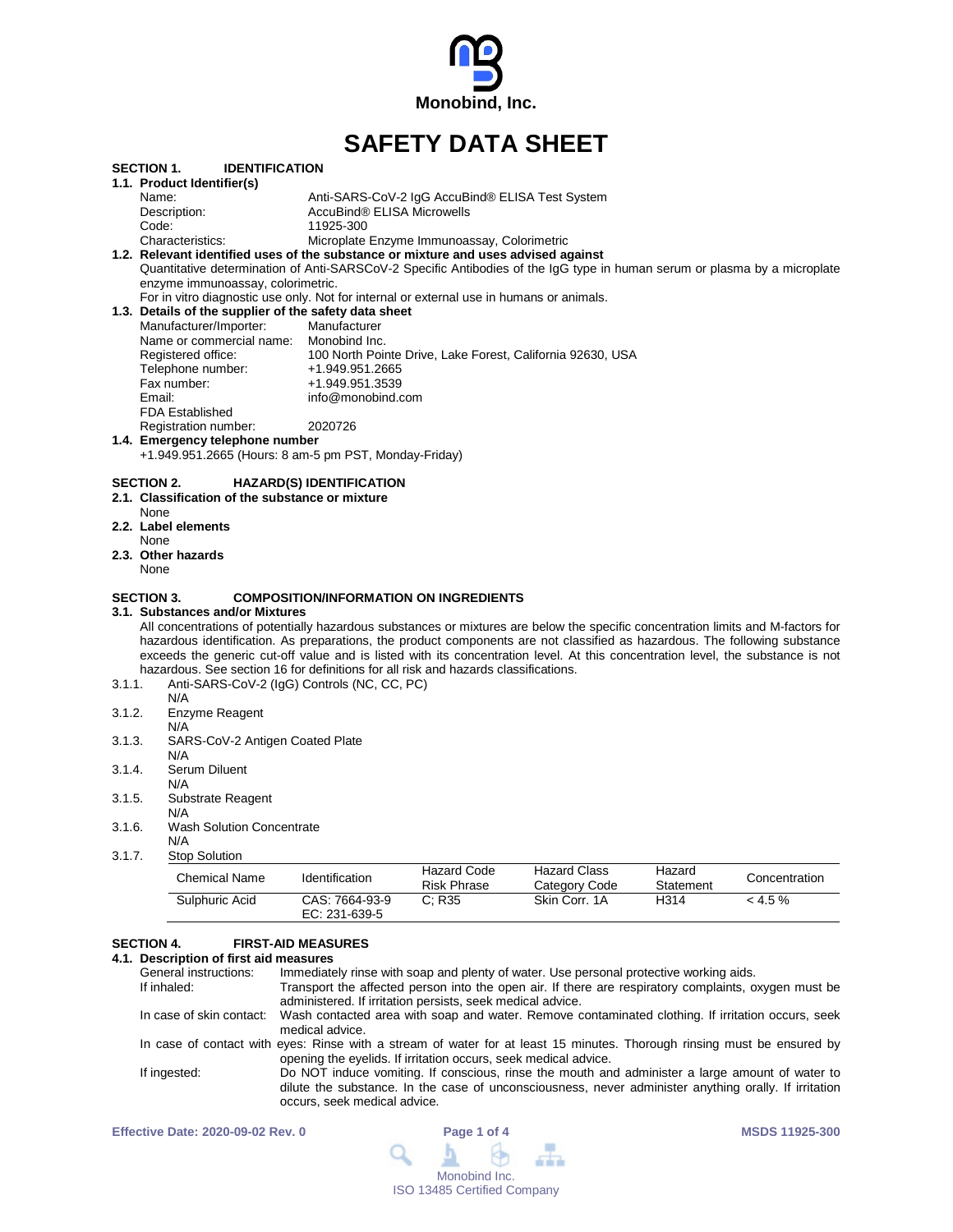- **4.2. Most important symptoms and effects, both acute and delayed** No data available
- **4.3. Indication of any immediate medical attention and special treatment needed** No data available

# **SECTION 5. FIRE-FIGHTING MEASURES**

- **5.1. Extinguishing media**
	- Carbon dioxide, dry powder, foam, water
- **5.2. Special hazards arising from the substance or mixture** None
- **5.3. Advice for firefighters**

Wear appropriate personal protective equipment and clothing. Wear self-contained breathing apparatus, if necessary.

# **SECTION 6. ACCIDENTAL RELEASE MEASURES**

- **6.1. Personal precautions, protective equipment and emergency procedures**
- Avoid contact with skin and eyes. Wear suitable personal protective clothing.
- **6.2. Environmental precautions**
	- Avoid penetration into sewerage systems, surface and ground water. Avoid soil pollution.
- **6.3. Methods and material for containment and cleaning up** Cover with suitable absorbing material. After removing the substance, rinse the spot of spilling thoroughly with water and soap. Dispose of waste according to all federal, state, and local regulations.
- **6.4. Reference to other sections**

See Section 8 for personal protective equipment. See Section 13 for appropriate disposal methods.

# **SECTION 7. HANDLING AND STORAGE**

**7.1. Precautions for safe handling**

Avoid spills. Avoid contact with skin, eyes and clothing. Use suitable protective means to work with the substance. Use in a well-ventilated area. Follow good manufacturing practices when using product. Do not drink, smoke, or eat in work areas.

# **7.2. Conditions for safe storage, including any incompatibilities**

#### Kit and unopened components:

- Store at temperatures between  $+ 2$  and  $+ 8$  °C in a dry and dark place until expiration date.
- 7.2.2. Opened components:

Opened reagents are stable for sixty (60) days when stored at 2-8 °C.

- 7.2.3. For prepared reagents (see product insert):
	- Diluted wash buffer should be stored at room temperature (2-30 °C) for up to 60 days.

Working substrate solution should be stored at 2-8 °C and is stable for one (1) year.

Diluted serum diluent solution should be stored at 2-8 °C and is stable for up to 60 days.

# **7.3. Specific end uses**

Product procedure should be performed by a skilled individual or trained professional for in vitro diagnostic use only.

### **SECTION 8. EXPOSURE CONTROL/PERSONAL PROTECTION**

- **8.1. Control parameters**
	- No substances with occupational exposure limits.

# **8.2. Exposure controls**

- Safety glasses or goggles with side shields recommended 8.2.2. Skin protection: Compatible protective gloves recommended. Wash hands after properly removing and
- disposing of gloves.
- Other skin protection: Laboratory coats are recommended.<br>
Respiratory protection: No respiratory protection is required

Serum Diluent:  $7.4 \pm 0.2$ 

- 8.2.3. Respiratory protection: No respiratory protection is required. Use product in rooms enabling good ventilation. If local exhaustion is necessary, general (forced) exhaustion is recommended. 8.2.4. Thermal hazards:
- 

# **SECTION 9. PHYSICAL AND CHEMICAL PROPERTIES**

# **9.1. Information on basic physical and chemical properties**

Appearance:

Physical state (at 20 °C)<br>Liquid: Con Liquid: Controls, Enzyme Reagent, Diluent, Wash Solution Concentrate, Substrate Solutions, Stop Solution<br>Solid: Microtiter strips **Microtiter strips** Colour<br>Yellow Controls Red: Enzyme Reagent Orange: Diluent Clear: Stop, Substrates, Wash<br>
Odour: Odourless 9.1.2. Odour: Odourless<br>9.1.3. Odour threshold: Not applicable 9.1.3. Odour threshold:<br>9.1.4. pH value: Stop solution:  $<$  3 Controls:  $7.4 \pm 0.2$ Enzyme:  $7.3 \pm 0.2$ Streptavidin Wells: 7.5 ± 0.2

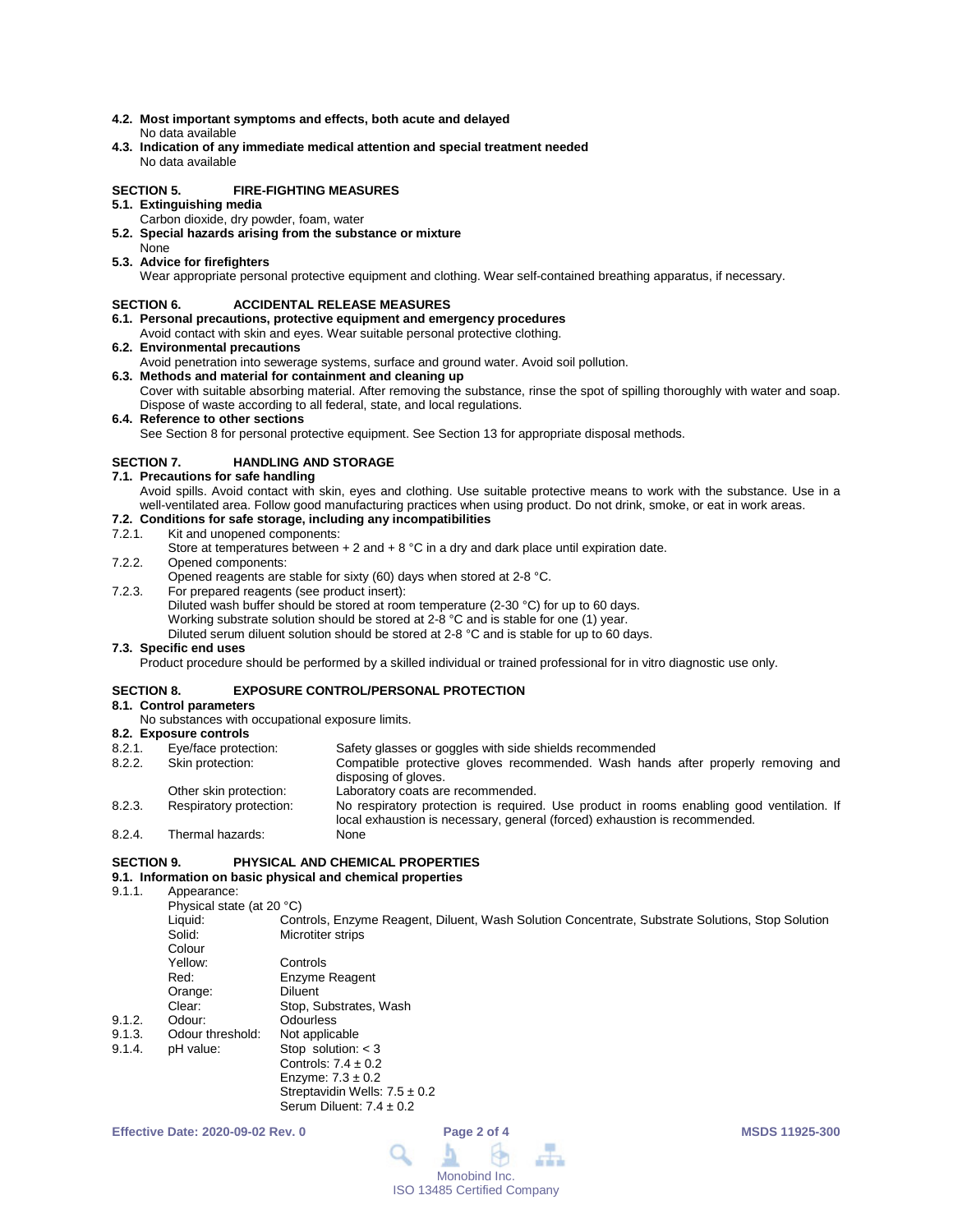### Wash Solution Concentrate: 8.8 ± 0.2

- Substrate Reagent N: 3.2 ± 0.2
- 9.1.5. Melting point/freezing point: Not determined<br>9.1.6. Initial boiling point/ boiling range: Not de
- 9.1.6. Initial boiling point/ boiling range: Not determined<br>9.1.7. Flash point: Not applicable
- 9.1.7. Flash point: Not applicable<br>9.1.8. Evaporation rate: Not determined
- 9.1.8. Evaporation rate: Not determined<br>9.1.9. Flammability (solid, gas): Not flammable
- 9.1.9. Flammability (solid, gas):<br>9.1.10. Upper/lower flammability
- 9.1.10. Upper/lower flammability or explosive limits: Not applicable<br>9.1.11. Vapour pressure: Not determined
- 9.1.11. Vapour pressure: Not determined<br>9.1.12. Vapour density: Not determined
- 9.1.12. Vapour density:<br>9.1.13. Relative density:
- 9.1.13. Relative density: Not determined<br>9.1.14. Solubility: Water soluble
- Water soluble
- 9.1.15. Partition coefficient: n-octanol/water: Not determined
- 9.1.16. Auto-ignition temperature: Not applicable
- 9.1.17. Decomposition temperature: Not determined
- 9.1.18. Viscosity: Not determined<br>9.1.19. Explosive properties: None
- 9.1.19. Explosive properties: None<br>9.1.20. Oxidising properties: Not determined
- Oxidising properties:
- **9.2. Other information**
	- None

#### **SECTION 10. STABILITY AND REACTIVITY**

- **10.1.Reactivity**
- No known reactivity hazards associated with product
- **10.2.Chemical stability**
- Stable under recommended storage conditions
- **10.3.Possibility of hazardous reactions** No hazardous polymerization
- **10.4.Conditions to avoid**
- Excessive heat and light
- **10.5.Incompatible materials**
- Acids
- **10.6.Hazardous decomposition products** Not determined

#### **SECTION 11. TOXICOLOGICAL INFORMATION:**

|          | 11.1. Information on toxicological effects |                                                                                                                                                                                                                                                                                        |  |  |  |
|----------|--------------------------------------------|----------------------------------------------------------------------------------------------------------------------------------------------------------------------------------------------------------------------------------------------------------------------------------------|--|--|--|
| 11.1.1.  | Acute toxicity:                            | Not determined                                                                                                                                                                                                                                                                         |  |  |  |
| 11.1.2.  | Skin corrosion/irritation:                 | Not determined                                                                                                                                                                                                                                                                         |  |  |  |
| 11.1.3.  | Serious eye damage/irritation:             | Not determined                                                                                                                                                                                                                                                                         |  |  |  |
| 11.1.4.  | Respiratory or skin sensitisation:         | Not determined                                                                                                                                                                                                                                                                         |  |  |  |
| 11.1.5.  | Germ cell mutagenicity:                    | Not determined                                                                                                                                                                                                                                                                         |  |  |  |
| 11.1.6.  | Carcinogenicity:                           | No component of this product present at levels $\geq 0.1\%$ is identified as probable,<br>possible or confirmed human carcinogen by NTP (National Toxicology Program),<br>IARC (International Agency for Research on Cancer), or OSHA (Occupational<br>Safety & Health Administration) |  |  |  |
| 11.1.7.  | Reproductive toxicity:                     | Not determined                                                                                                                                                                                                                                                                         |  |  |  |
| 11.1.8.  | STOT-single exposure:                      | Not determined                                                                                                                                                                                                                                                                         |  |  |  |
| 11.1.9.  | STOT-repeated exposure:                    | Not determined                                                                                                                                                                                                                                                                         |  |  |  |
| 11.1.10. | Aspiration hazard:                         | Not determined                                                                                                                                                                                                                                                                         |  |  |  |
| 11.1.11. | Information on likely routes of exposure:  |                                                                                                                                                                                                                                                                                        |  |  |  |
|          | If ingested:                               | No known health effects                                                                                                                                                                                                                                                                |  |  |  |
|          | If inhaled:                                | No known health effects                                                                                                                                                                                                                                                                |  |  |  |
|          | If contact with skin:                      | No known health effects                                                                                                                                                                                                                                                                |  |  |  |
|          | If contact with eyes:                      | No known health effects                                                                                                                                                                                                                                                                |  |  |  |
|          |                                            |                                                                                                                                                                                                                                                                                        |  |  |  |

11.1.12. Symptoms related to the physical, chemical, and toxicological characteristics: None after short or long-term exposure

#### **SECTION 12. ECOLOGICAL INFORMATION**

# **12.1.Toxicity**

- Not determined.
- **12.2.Persistence and degradability**
- Not determined
- **12.3.Bioaccumulative potential**
- Not determined **12.4.Mobility in soil**
- Not determined
- **12.5.Results of PBT and vPvB assessment** Not determined
- **12.6.Other adverse affects**
- Not determined

```
Effective Date: 2020-09-02 Rev. 0 Page 3 of 4 MSDS 11925-300
```